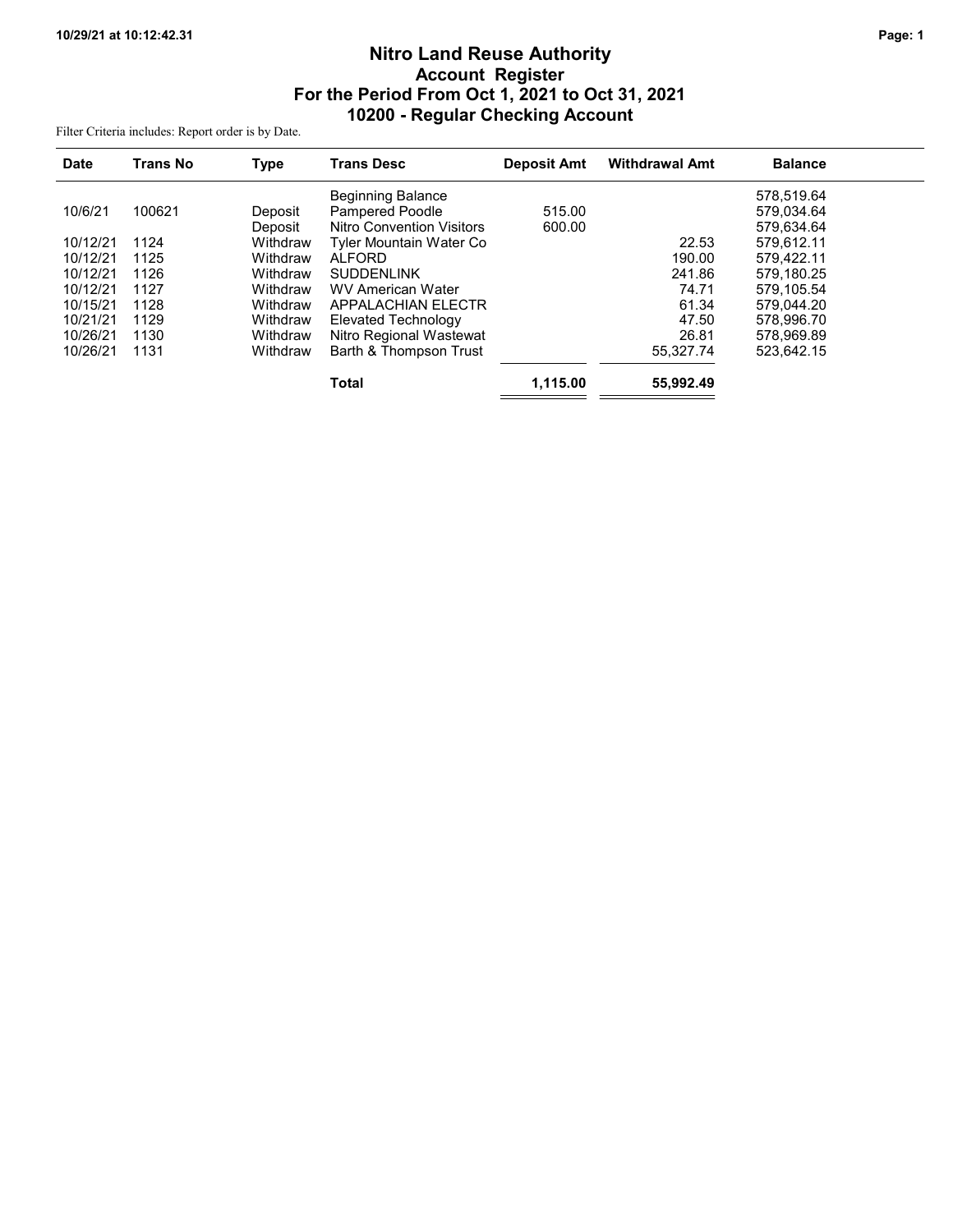#### Nitro Land Reuse Authority Balance Sheet October 31, 2021

# ASSETS

| <b>Current Assets</b><br>Regular Checking Account<br><b>Inventory-Property</b><br>Inventory-CITY                                                                                                                          | \$<br>523,642.15<br>18,529.82<br>71,925.62                                               |            |
|---------------------------------------------------------------------------------------------------------------------------------------------------------------------------------------------------------------------------|------------------------------------------------------------------------------------------|------------|
| <b>Total Current Assets</b>                                                                                                                                                                                               |                                                                                          | 614,097.59 |
| Property and Equipment<br><b>Furniture and Fixtures</b><br>21St Building<br>27th Street Building<br>29th Street Land<br>Accum. Depreciation -21 st Str<br>Accum. Depreciation - 27th St<br>Accum. Depreciation - Off Equi | 395.89<br>165,274.20<br>53,067.16<br>30,000.71<br>(42, 285.32)<br>(8,000.23)<br>(205.86) |            |
| <b>Total Property and Equipment</b>                                                                                                                                                                                       |                                                                                          | 198,246.55 |
| Other Assets                                                                                                                                                                                                              |                                                                                          |            |
| <b>Total Other Assets</b>                                                                                                                                                                                                 | 0.00                                                                                     |            |
| <b>Total Assets</b>                                                                                                                                                                                                       | \$<br>812,344.14                                                                         |            |

# LIABILITIES AND CAPITAL

|                                        | 0.00       |
|----------------------------------------|------------|
|                                        |            |
|                                        | 0.00       |
|                                        | 0.00       |
|                                        |            |
|                                        |            |
|                                        |            |
|                                        |            |
|                                        | 812,344.14 |
| \$                                     | 812,344.14 |
| 529,129.43<br>149,780.00<br>133,434.71 |            |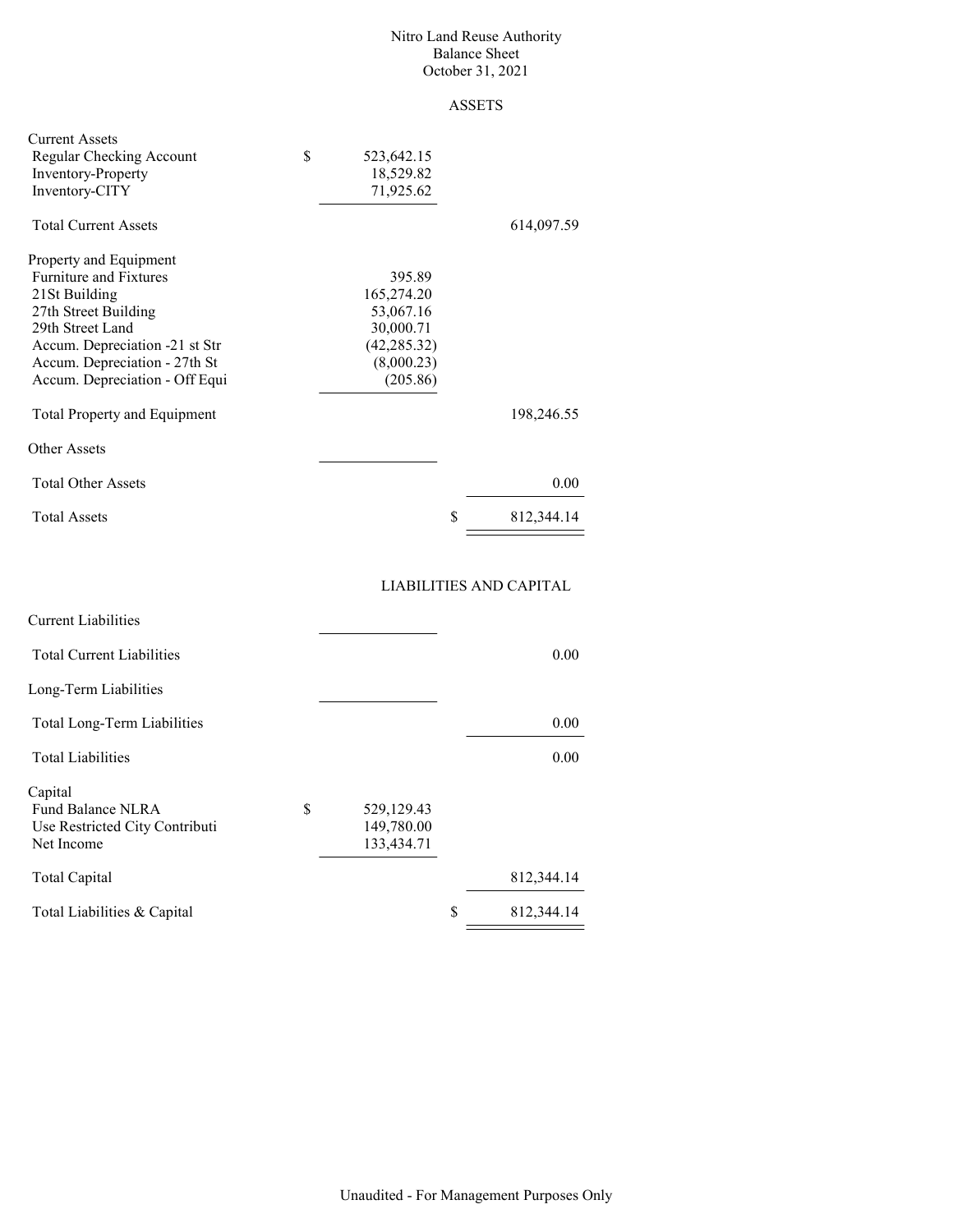### Nitro Land Reuse Authority Statement of Cash Flow For the four Months Ended October 31, 2021

|                                                                                                                                              | <b>Current Month</b>              |    | Year to Date                |
|----------------------------------------------------------------------------------------------------------------------------------------------|-----------------------------------|----|-----------------------------|
| Cash Flows from operating activities<br>Net Income<br>Adjustments to reconcile net<br>income to net cash provided<br>by operating activities | \$<br>$(54,877.49)$ \$            |    | 133,434.71                  |
| <b>Total Adjustments</b>                                                                                                                     | 0.00                              |    | 0.00                        |
| Net Cash provided by Operations                                                                                                              | (54, 877.49)                      |    | 133,434.71                  |
| Cash Flows from investing activities<br><b>Used For</b>                                                                                      |                                   |    |                             |
| Net cash used in investing                                                                                                                   | 0.00                              |    | 0.00                        |
| Cash Flows from financing activities<br>Proceeds From<br><b>Used For</b>                                                                     |                                   |    |                             |
| Net cash used in financing                                                                                                                   | 0.00                              |    | 0.00                        |
| Net increase <decrease> in cash</decrease>                                                                                                   | \$<br>(54, 877.49)                | S  | 133,434.71                  |
| Summary<br>Cash Balance at End of Period<br>Cash Balance at Beg of Period                                                                    | \$<br>523,642.15<br>(578, 519.64) | \$ | 523,642.15<br>(390, 207.44) |
| Net Increase <decrease> in Cash</decrease>                                                                                                   | \$<br>(54, 877.49)                | \$ | 133,434.71                  |